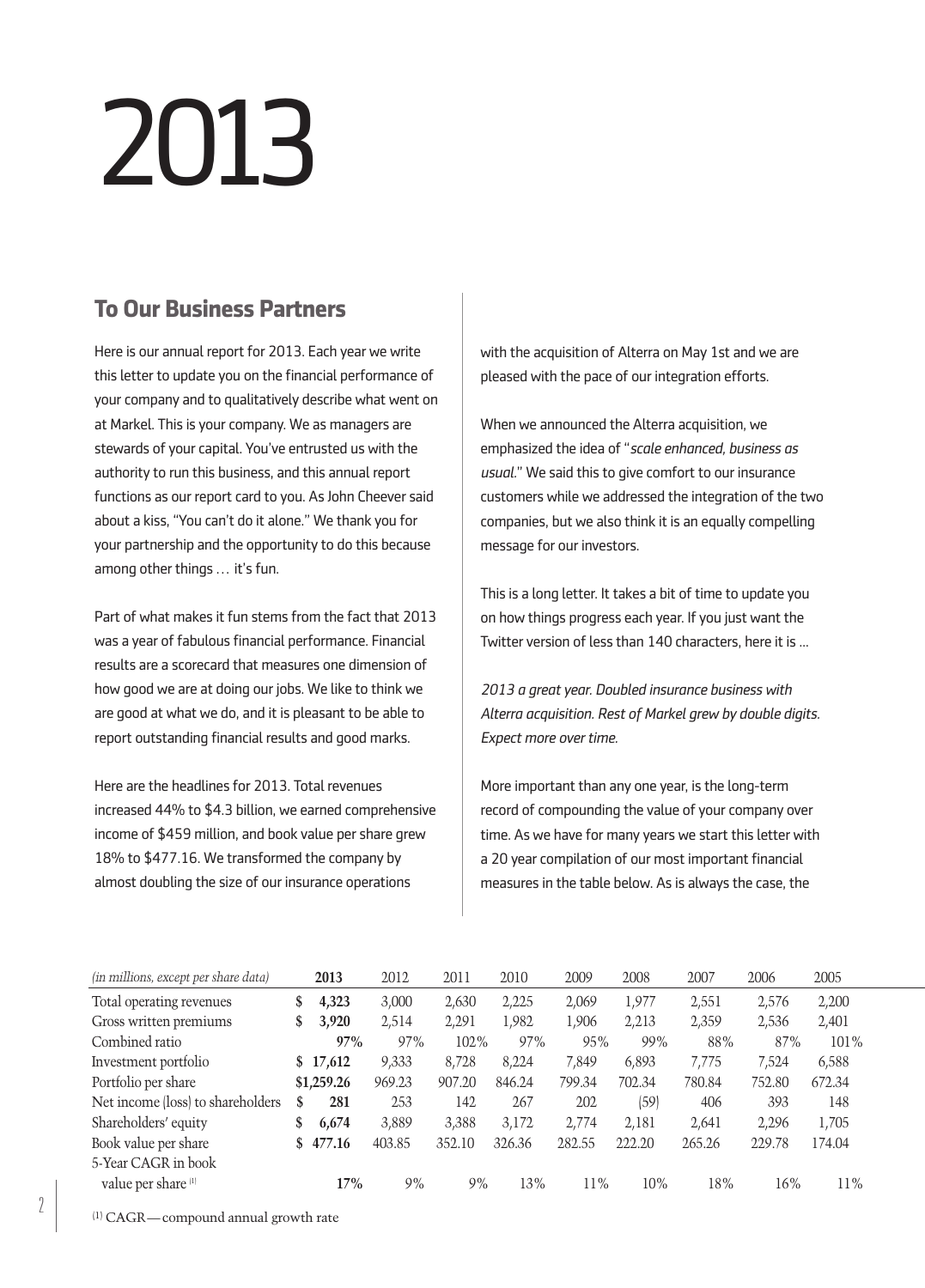numbers in this chart stem from the unique financial architecture in place at Markel. We've earned wonderful returns on your capital over decades. One reason for that is that each year, and in fact, each day, we get to choose from a varied menu as to how to allocate capital to continue to build the value of your company. Most companies do not enjoy the 360 degree range of choices we do to build value.

Our first and favorite option is to fund organic growth opportunities within our proven, existing line up of insurance and non-insurance businesses. Our next choice is to buy new businesses. Our third choice is to allocate capital to publicly traded equity and fixed income securities, and our final choice is to repurchase shares of our own stock when it is attractively priced and increases the value of each remaining outstanding share.

In 2013 we did all four of those activities just as we have for several years. The execution of our daily business against that framework is what produces the results we've earned for you over time and display for you here.

We are proud of this record and we hope that you as the long-term owners of this business are as well.

In the balance of this letter, we'll organize things by commenting on each of the elements of this table. We hope to give you some sense of how we produce these excellent financial results over time, as well as providing you with some insights into the non-financial factors that give us confidence we can continue to earn your trust in running this company.

One of the key features that help to produce these results over such long time horizons is the sense of teamwork that exists at Markel. Jim Collins in his book "Good to Great" noted that organizations tend to cluster around two basic models, "teams" or "a genius with a thousand helpers."

Markel functions as a team. We've got a deep and growing roster of skilled players. We know that on a team different players assume different roles and responsibilities. Sometimes it means scoring points, sometimes it means passing the ball to someone else, sometimes it means teaching a new player how to do something, and sometimes it means driving the van to the next game.

Those roles can and do change over time. We believe that teams last longer and produce better, more durable results than the "genius with a thousand helpers" model. We love the team of our colleagues and long-term shareholders, and we hope the following discussion of our key financial measures will provide some insight into that reality and how it works at Markel.

| 2004     | 2003   | 2002   | 2001   | 2000   | 1999   | 1998   | 1997   | 1996   | 1995   | 1994   | 1993   | 20-Year<br>$CAGR^{(1)}$ |
|----------|--------|--------|--------|--------|--------|--------|--------|--------|--------|--------|--------|-------------------------|
| \$2,262  | 2,092  | 1,770  | 1,397  | 1,094  | 524    | 426    | 419    | 367    | 344    | 280    | 235    | 16%                     |
| \$2,518  | 2,572  | 2,218  | 1,774  | 1,132  | 595    | 437    | 423    | 414    | 402    | 349    | 313    | 13%                     |
| 96%      | 99%    | 103%   | 124%   | 114%   | 101%   | 98%    | 99%    | 100%   | 99%    | 97%    | 97%    |                         |
| \$6,317  | 5,350  | 4,314  | 3,591  | 3,136  | 1,625  | 1,483  | 1,410  | 1,142  | 927    | 622    | 609    | 18%                     |
| \$641.49 | 543.31 | 438.79 | 365.70 | 427.79 | 290.69 | 268.49 | 257.51 | 209.20 | 170.95 | 115.45 | 112.55 | 13%                     |
| \$165    | 123    | 75     | (126)  | (28)   | 41     | 57     | 50     | 47     | 34     | 19     | 24     | 13%                     |
| \$1,657  | 1,382  | 1,159  | 1,085  | 752    | 383    | 425    | 357    | 268    | 213    | 139    | 151    | 21%                     |
| \$168.22 | 140.38 | 117.89 | 110.50 | 102.63 | 68.59  | 77.02  | 65.18  | 49.16  | 39.37  | 25.71  | 27.83  | 15%                     |
| 20%      | 13%    | 13%    | 18%    | 21%    | 22%    | 23%    | 26%    | 26%    | 31%    | 17%    | 25%    |                         |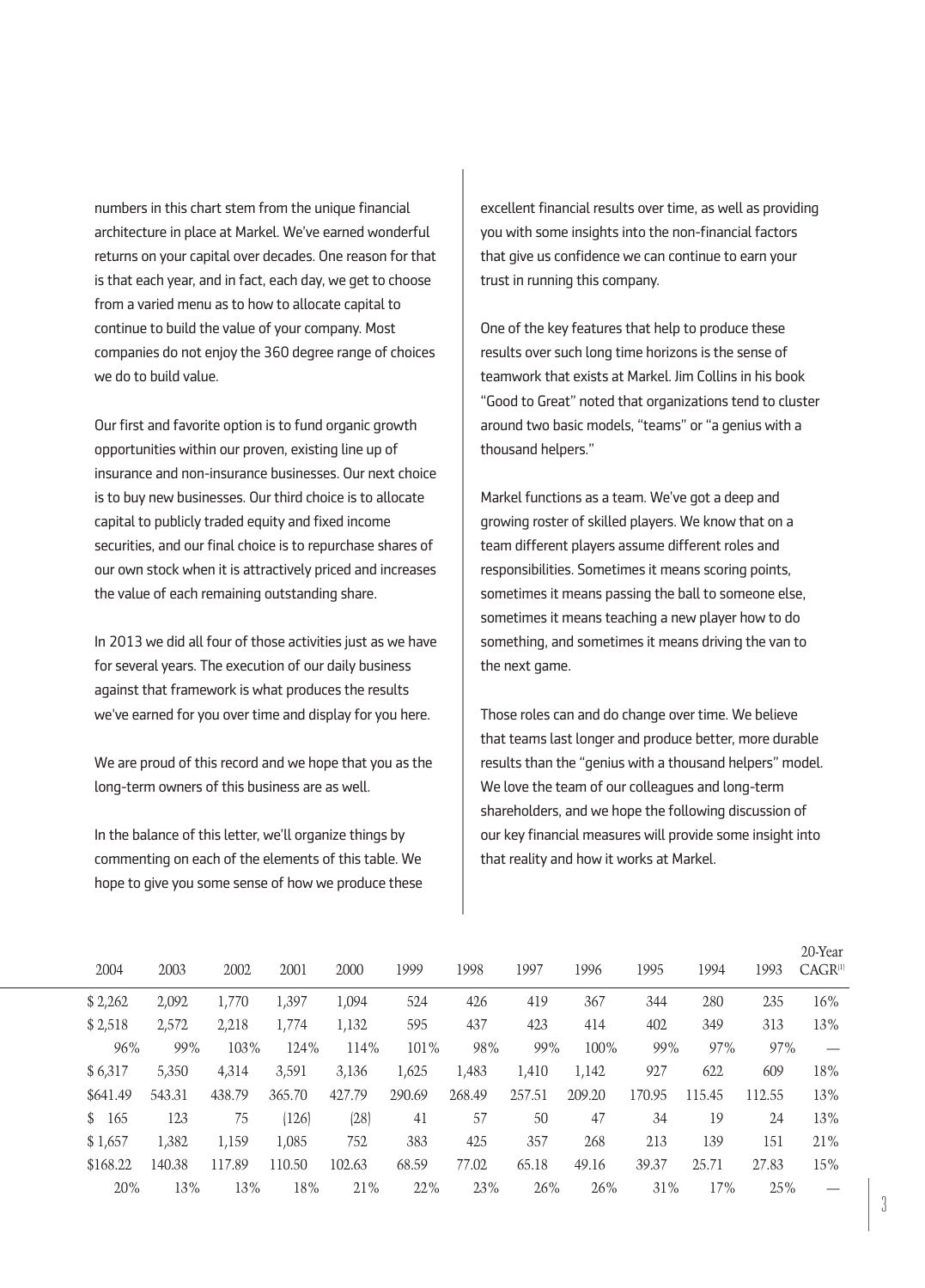# **One - Total Operating Revenues and Comprehensive Income**

You might notice that we have two items listed here, revenues and comprehensive income. While we start off the 20 year table just with the label "Total operating revenues," we believe we should discuss comprehensive income at the same time. It would be a mistake to celebrate one without the other. In the insurance business, revenues can be easily obtained. All you need to do is cut prices and charge less than the ultimate underwriting losses. The world will beat a path to your door to pump up your revenues. You will also soon go broke. Any and all revenue must carry with it the expectation of profitability. In our insurance operations profits are measured by underwriting profitability. In our investment operations profits are shown as total investment returns. And at Markel Ventures operations they are demonstrated by EBITDA and net income.

We are focused on the long-term creation of value at Markel. We therefore focus on bottom line profitability over multiple year periods, not just short term increases in total revenues. Our compensation as senior managers, and our wealth as fellow shareholders of the company, depends on *profitable* revenues, not just revenues. That said, when it comes to profitable revenues, more is better.

In 2013, just such a happy thing occurred. Revenues rose 44% to \$4.3 billion versus \$3.0 billion in 2012. This total comes from earned premiums of \$3.2 billion, net investment income of \$317 million, net realized investment gains of \$63 million and other revenues (primarily from Markel Ventures) of \$711 million. This recitation of these amounts sounds so easy to say, and the numbers are so straightforward, that it is easy to forget how much work goes into creating total revenues of \$4.3 billion.

In 1930, "Red" Motley said, "Nothing happens until somebody sells something." Each and every associate of Markel is a salesman in some form or fashion. We mean

this as high praise and we salute the hard work involved. Each and every one of those \$4.3 billion dollars (or pounds, euros, krona, pesos, reais) meant that someone in Markel connected with a customer who needed our products or services. They explained how we could meet their needs. They provided insurance coverage, or mechanical equipment, or products and services that our customers wanted and needed. Additionally, they satisfied our customers, as demonstrated by our having so much repeat and renewal business. The customers came back again and again. We must be doing something right.

Our 2013 revenues of \$4.3 billion were a new high water mark for Markel. To give you some sense of perspective, ten and 20 years ago our revenues were \$2.1 billion and \$235 million respectively. While we focus on bottom line profitability rather than top line revenues, there would be no opportunity to produce bottom line profits without revenues coming in the door.

We'd like to thank all of the associates of the Markel Corporation who serve their customers by producing the incoming top line revenues of the business. It represents immense effort, and we are grateful for their skills and dedication. We cannot begin to do anything that creates value for you as shareholders without revenues coming in the front door.

Our comprehensive income totaled \$459 million in 2013 and book value per share grew 18% to \$477.16 compared to \$403.85 at the end of 2012. The five year compound annual growth in book value was 17%.

*We think that the growth rate of our comprehensive income per share over time is one of the most important financial metrics at Markel. While it will vary from year to year due to external market fluctuations and economic cycles, we think that this measurement over multi-year periods is the best way to measure our economic progress.*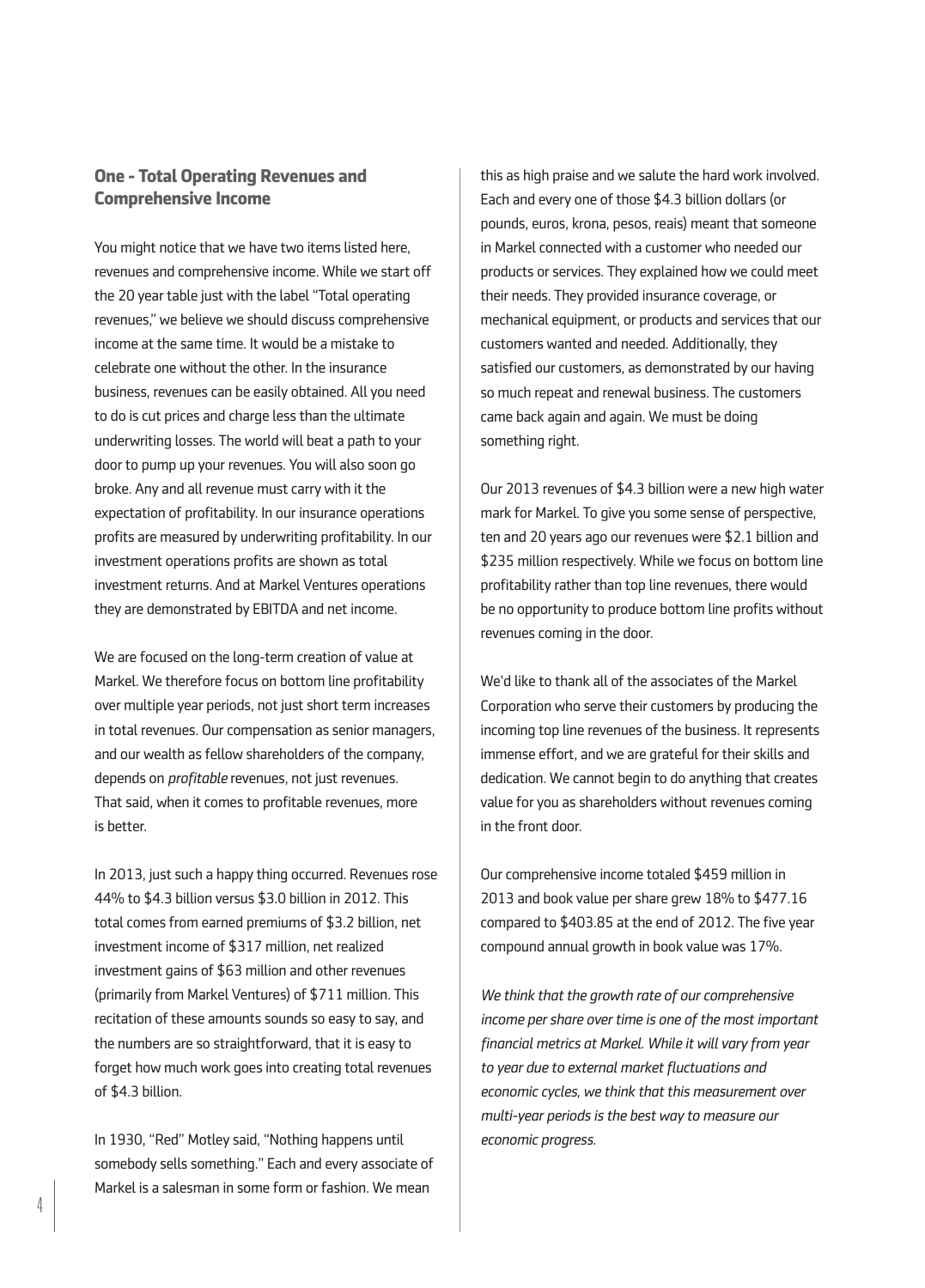In the past we've headlined our book value per share, while at the same time noting our five year compound annual growth rate in book value (CAGR). Starting this year, we'd like to shift the emphasis more towards the five year CAGR rather than the static book value amount.

The reason for this subtle shift is that while the insurance businesses of Markel remain tethered to the reasonably accurate GAAP accounting balance sheet definitions of book value, our growing Markel Ventures operations are more accurately valued by considering their generation of cash as shown on the consolidated statements of income and cash flows. Also, capital management activities such as share repurchases, and share issuances in acquisitions, affect the calculation of raw book value.

We believe that the five year change in book value is now just as important a measurement to consider when thinking about the value of your company as the book value itself. We'll describe our reasons for this statement later in the letter as we get to the always treasured accounting discussion. Stay tuned!

#### **Two - Gross Written Premiums**

Gross written premiums rose 56% in 2013 to \$3.9 billion from \$2.5 billion in 2012. Organic premiums from existing Markel operations rose 7%. Gross written premiums also increased due to the Alterra acquisition, with premiums from those operations included for the last eight months of the year.

Each and every insurance unit within Markel produced excellent results in 2013.

Our Excess and Surplus segment, which includes our wholesale division led by John Latham, produced gross written premiums of \$1.1 billion in 2013 versus \$956 million in 2012, an increase of 12%.

We thank John for his exemplary leadership of the wholesale business and we wish him the best in his upcoming transition to a well-deserved retirement in 2015. We're also delighted that Bryan Sanders, who joined us as part of the Alterra acquisition, will assume leadership of our wholesale division and that the two of them will be working together this year during the transition.

The outstanding growth in our wholesale operations reflects the ongoing efforts of our technology and business leaders to make Markel easier to do business with. While we always operated creatively, and worked diligently to figure out ways to assist our insureds with unusual insurance needs, we had room for improvement in business processes and technology. We've made great strides in this area in recent years, and we are now beginning to see tangible benefits of more business and lower expense ratios as a result of these initiatives.

Our Broker Portal initiative stands as a great example of a successful initiative. With this web-based system we can process more insurance business faster and with lower expense than ever before. With Broker Portal and other ongoing business process improvements, we expect ongoing increases in our ability to write more business at lower expense ratios in 2014 and beyond.

Our London Insurance Market segment, which includes the Markel International operations led by William Stovin, produced gross written premiums of \$914 million in 2013 versus \$888 million a year earlier, an increase of 3% compared to 2012.

Markel International continues to spread its wings around the world with growing businesses in Continental Europe, Asia and also, as a function of newly acquired capacities from Alterra, Latin America.

Markel International completed the acquisition of Abbey Protection plc in January 2014. Abbey provides legal and tax services to its clients along with related insurance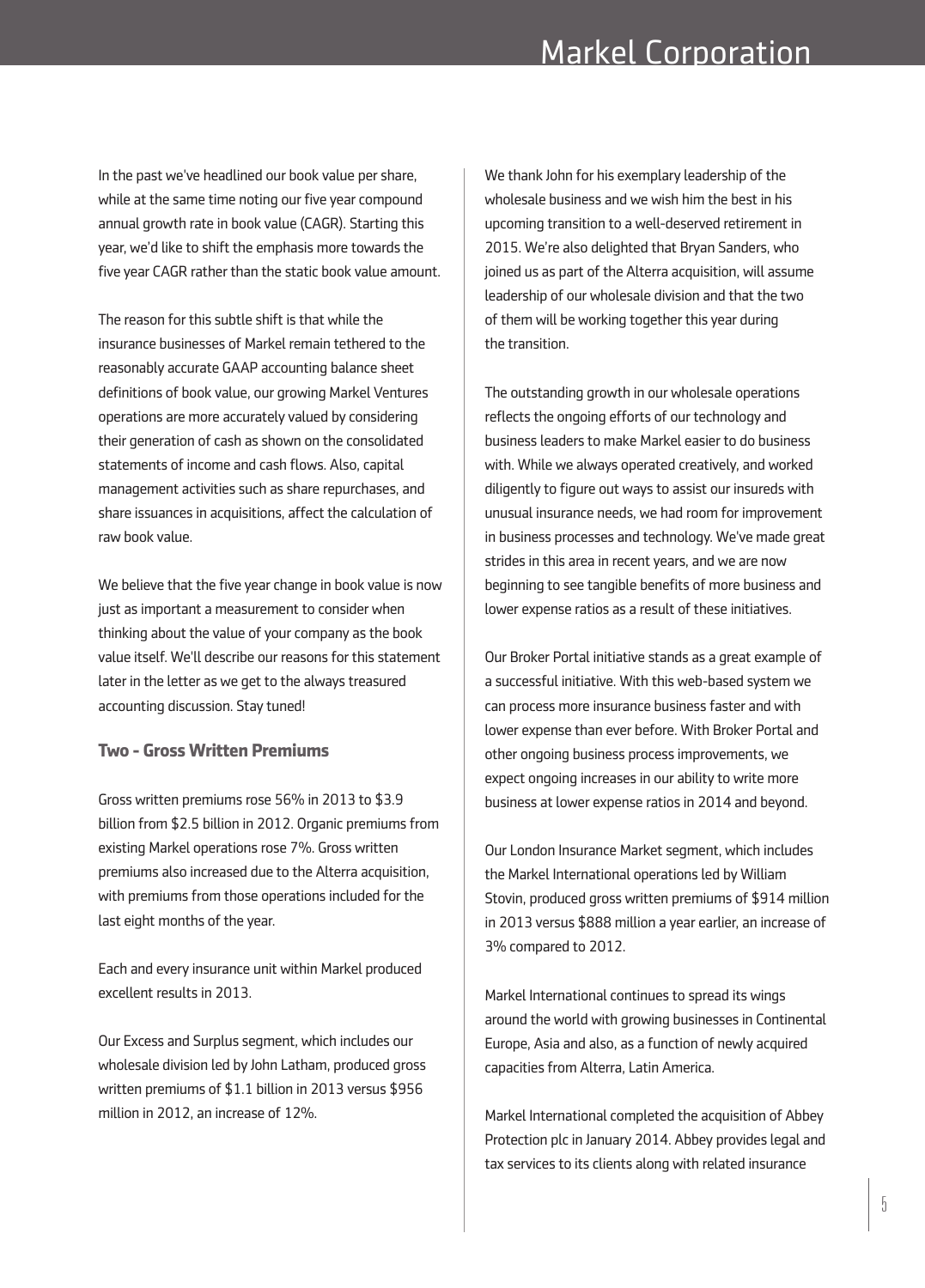coverages. We plan to focus on cross selling between Abbey and our existing Markel International UK customer base. We also expect to expand its business geographically over time.

Our Specialty Admitted segment includes the operations of our Markel Specialty division and is led by Greg Thompson. Greg and his team produced gross written premiums of \$900 million in 2013 versus \$670 million in 2012, an increase of 34%.

During 2013 we focused on streamlining business processes, cross-selling, and building the value of the Markel brand in the marketplace. We also became the premier insurer of classic automobiles through our underwriting relationship with Hagerty.

With the Alterra acquisition we added several complementary products to our existing wholesale and Markel International divisions. We also added two new divisions, Global Insurance and Global Reinsurance.

The Global Insurance division, led by Lou Adanio, John Boylan, Jim Gray and Mike Miller, produced gross written premiums for Markel of \$275 million in 2013. The Global Insurance division provides insurance coverage to larger entities than we previously served at Markel on a worldwide basis and stands as a good example of our expanded capabilities as a result of the Alterra acquisition. We are very pleased with how the insurance marketplace has responded to our offerings. The business grew despite the distractions and disruptions involved in any acquisition. As we enter 2014, we believe the distractions of the deal are behind us and the benefits of the larger balance sheet and market presence continue to build.

The Global Reinsurance division, led by Dave Kalainoff and Jed Rhoads, produced gross written premiums of \$408 million for Markel in 2013. We are excited about the long-term prospects for this new business.

Today, reinsurance faces some of the most competitive marketplace conditions in our insurance portfolio. Despite that, we expect ongoing profitability in 2014 and beyond. With our new, larger balance sheet and longstanding commitment to underwriting profitability and dependability in the marketplace, reinsurance should be able to grow in well priced insurance markets and produce large profits in some years. In other years, we will reduce writings when we are not being paid appropriately to take risks.

Over time, this culture and discipline at Markel has served us well. Reinsurance in and of itself is neither a good or bad business. What can make it good is that, in certain markets, we can write a lot of profitable premium volume and compound the returns from doing so with our investment activities. In tough markets we will need to be extremely disciplined and willing to walk away from underpriced business.

We've practiced this discipline throughout Markel over the years, and we will continue to do so. The combination of our long-term focus, discipline, and diversification allows us to be patient. We are not dependent on any one product or customer. As such, we can increase or decrease our exposures as market conditions warrant and we are used to doing this. We expect the cumulative results from doing so will demonstrate the wisdom of growing our reinsurance business and creating value over multi year periods.

# **Three - Combined Ratio**

No discussion of gross written premiums makes sense without discussing the combined ratio and profitability of those revenues. We've got good news on that front as the overall combined ratio at Markel was 97% in both 2013 and 2012, despite the fact that we incurred two points of non-recurring expense related to the Alterra acquisition. While we benefited from a relatively mild year with lower than normal weather-related catastrophes, we are pleased with these results.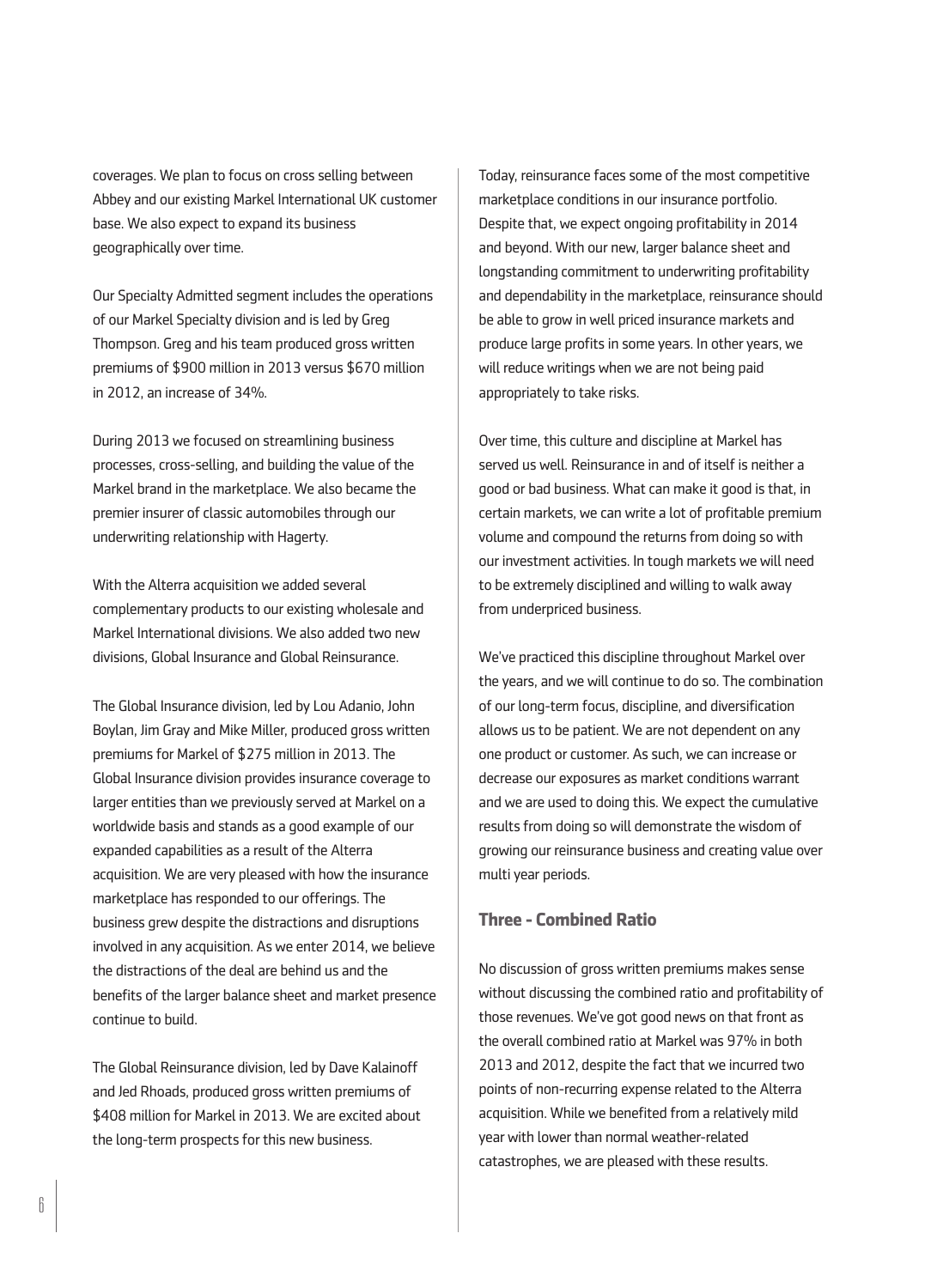We also remain committed to our unchanging standard of conservatism in setting our loss reserves and doing our best to make sure that we remain "more likely to be redundant than deficient" in our balance sheet accounts. We are booking the Alterra business with a margin of safety consistent with our long standing practices, and we will continue to do so. This approach protects the balance sheet, and in our opinion, the value of your company in many dimensions. It also tends to produce more volatility in year-to-year results. So be it. We think it's the right way to proceed.

In 2013, we wrote more business than we've ever written before, and we did so at a profit. A number of factors produced these results. One, the underwriters throughout our organization thoughtfully and skillfully selected and priced the risks we take very well. Two, they were able to do so because the information technology that supports their efforts improved during the year and they had more data with which to make decisions. Three, the increased size and scale of Markel gave underwriters more opportunities to see and write business than ever before. Four, the marketing efforts to establish the Markel brand in the insurance world increased our opportunities to see and write business. Five, our financial performance and reputation gave our clients confidence to trust us to be there when and if a claim occurred. And so on and so on and so on ...

We believe that these are persistent advantages and we will continue to build on them over time.

#### **Four-Investment Portfolio**

At year-end 2013, the total investment portfolio reached \$17.6 billion compared to \$9.3 billion a year ago. The acquisition of Alterra added \$7.9 billion on May 1st. Interest rates bottomed out for the year almost exactly on the May 1st closing date of the Alterra acquisition. The subsequent rise in rates during the rest of the year reduced the carrying value of the portfolio which offset increases in the portfolio from our investment performance and cash flows.

The highlight of the year in our investment portfolio was the 33.3% return on our equity investments. Over the last five and ten years we've earned 21.6% and 12.4% respectively per year on our equity portfolio. These are outstanding investment results. Most insurance based organizations do not invest in equity securities to the extent we do at Markel. Our equity portfolio has added immense value to our total returns over many years and we think our long standing and consistent commitment to disciplined equity investing is a unique and valuable feature.

As long-term readers of this report will know, we follow a four part discipline when it comes to making our equity investments. First we seek profitable businesses with good returns on total capital that don't use too much leverage. Second, we look for management teams with equal measures of talent and integrity. Third, we look for businesses that can reinvest their earnings and compound their value or that practice sound capital management techniques such as good acquisitions, dividends, and share repurchases. Fourth, we seek these attributes at fair and reasonable prices.

You can find the incantation of this four part thought process starting in the 1999 annual report, and we repeat it every year. We were thinking along these lines before 1999 but we just started saying it in the annual report that year and we continue to invoke it as liturgy year after year.

This four part process guides all of our business decisions when it comes to investing in publicly traded equity securities and privately held businesses, as well as personnel and management evaluations and decisions within our existing operations.

We hope you take comfort in seeing the consistency of this approach year after year. We do.

In our fixed income operations we earned a total return of zero percent. Going into 2013 we worried that interest rates were unnaturally low and that the risks of owning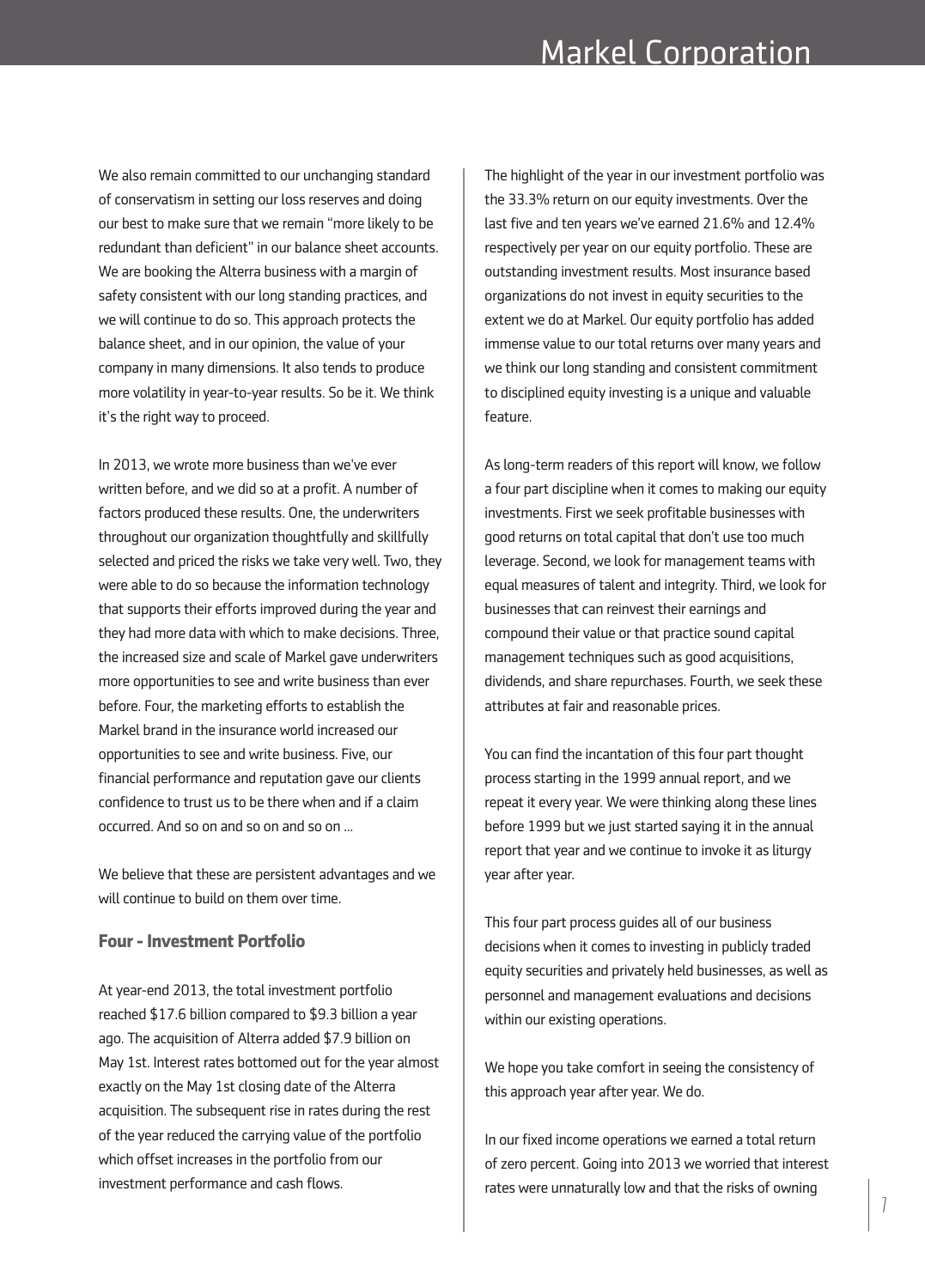longer-term bonds outweighed the returns available from doing so. We worried about that in 2012 and earlier as well.

We knew that we couldn't forecast when interest rates would go up with precision. Therefore, we simply let our fixed income securities mature and we built up our balances of cash and shorter term bonds.

Starting in the second quarter of 2013, interest rates finally did begin to rise. Our total return this year was diminished by the market values of our existing bond holdings falling. The very good news is that we are extremely liquid and now able to reinvest our cash balances at rates which make more sense to us.

We see particular opportunities within the distress of the municipal securities market, and we are gradually beginning the process of investing our liquidity in longer term bonds. Our pace in doing so will depend on our internal cash flows as well as the rate of change in interest rates. As 2014 progresses we expect to structure the portfolio with a longer duration that more closely matches the duration of our claims liabilities going forward.

We normally don't try to predict interest rates but we can use common sense to say that we believed they were too low during the last few years, and now they are trending back to a more normal level. Consequently, we too will trend back towards a more normal bond portfolio over time. This should increase our investment income substantially in the years to come.

Our overall investment return was 6.8% in 2013. We continued to add to our equity portfolio throughout the year as we have done consistently since the low point of equity exposure in the first quarter of 2009. While the addition of the Alterra portfolio on May 1st reduced our percentage of the total portfolio in equities back below 50% of shareholders' equity, we methodically worked to increase that allocation during the year. At year end that ratio stood at 49% and we would expect it to gradually

increase towards our more normal target of 80% over time.

#### **Five - Portfolio per Share**

At year end, our investment portfolio per share stood at \$1,259 versus \$969 a year ago. The Alterra acquisition added \$560 per share at closing on May 1st and our investment performance, coupled with the cash flow from operations, allowed us to continue to build our investment balances during the year.

One wonderful attribute of Markel is that over time our insurance businesses produce both underwriting profits and investable funds at the same time. This means that the total investment balances (after subtracting out our debt) produce investment income that accrues to the benefit of the shareholders. In effect, in addition to our own money (the shareholders' equity) which we invest, we get to invest the funds we are holding on behalf of our insurance claimants until such time as the claims come due.

Most businesses just have one pool of funds to invest, namely, shareholders' equity. At Markel, we have two. Our own capital plus the funds we are holding on behalf of others until they are needed. More is better.

## **Six - Net Income to Shareholders**

Our net income totaled \$281 million in 2013 versus \$253 million in 2012.

This is the most volatile of the line items in the 20-year table. We understand this volatility and hope that you do as well. At many organizations, volatility causes people to go nuts. Experience has shown they are tempted to tamp it down and pretend that the world is a smooth place. We do not share this delusion.

If we were irrationally afraid of volatility, we could get rid of our equity portfolio, since equities tend to go up and down by greater percentage amounts than bonds. We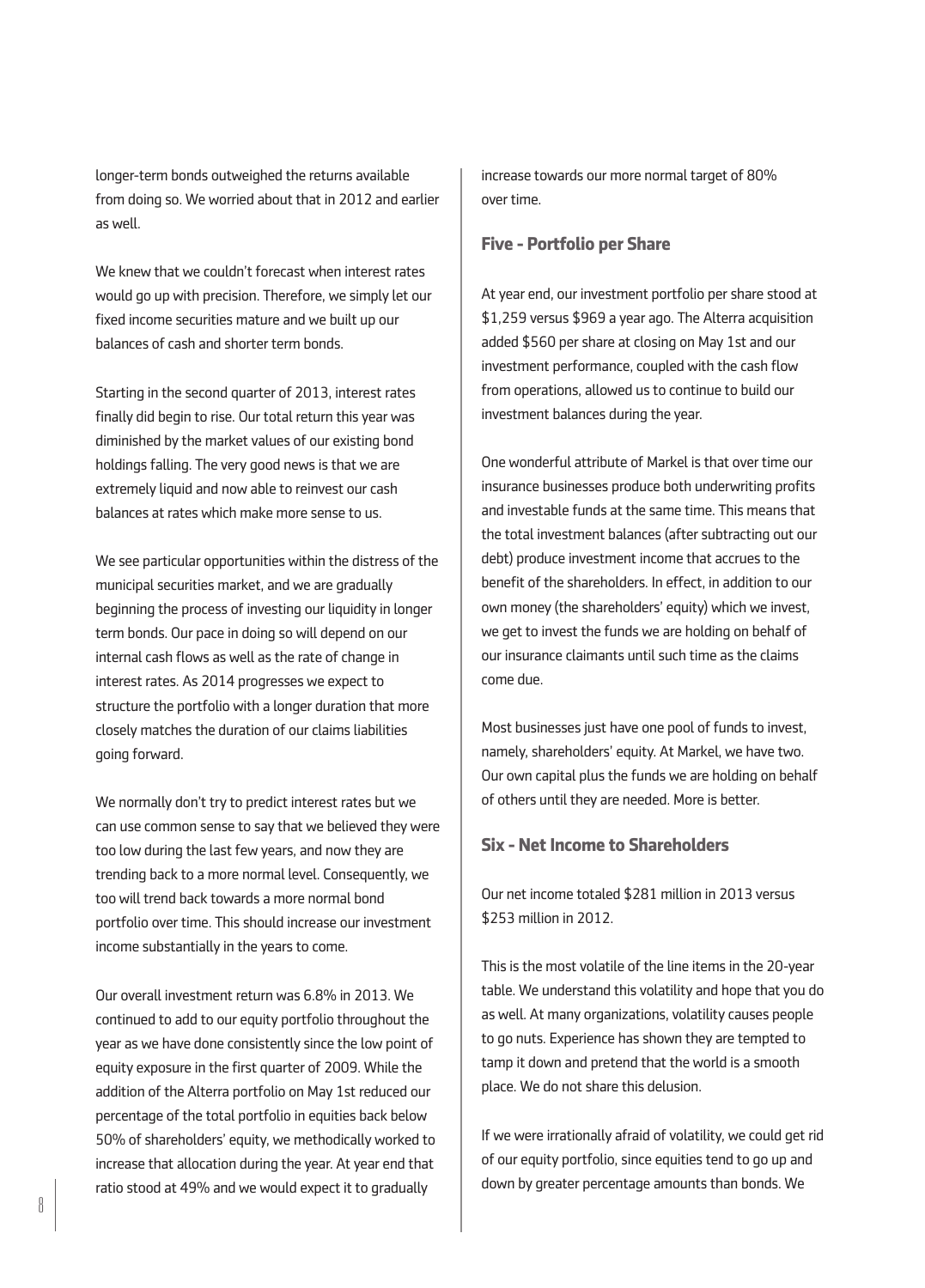think that unnaturally attempting to minimize reported volatility would diminish the long-term profitability of the company and work against the interests of long-term owners of the firm compared to short term traders of the stock.

Specifically, if we re-allocated the equity portfolio, we would increase the amount of net income that would flow through the income statement since all of the fixed income interest income gets reported through this line. For equities, only the dividends and realized gains show up as net income. Unrealized gains we earn by holding onto growing businesses do not.

Over time, we've earned hundreds of basis points of higher returns on our equity portfolio compared to our fixed income investments. Much of that excess return shows up only in balance sheet accounts and in comprehensive income. Unrealized gains never go through the income statement. By the way, this is also incredibly tax efficient as we now enjoy a gain of \$1.7 billion on our equity portfolio at year end 2013. We've provided for the ultimate tax liability that would be paid should we sell our holdings, but as long as we hold onto those securities we defer paying that tax until the future.

At a 35% tax rate, this means we have over \$500 million in our portfolio today, earning a return for our shareholders, which we would not if we chose to invest only in fixed income securities or to sell and realize gains just so they showed up in our net income statement.

We'll trade a little volatility in reported net income for \$500 million anytime we can. A little over ten years ago the amount of our deferred tax liability was approximately \$50 million. It's accurate to say we accomplished zero in our investment operations for the last decade. Correct! We added a zero. Please root for us to do so again.

### **Seven - Shareholders' Equity**

Shareholders' equity totaled \$6.7 billion at year end 2013 compared to \$3.9 billion a year ago. Our shareholders' equity increased \$2.3 billion due to our issuance of 4.3 million shares used to partially pay for the Alterra acquisition and our comprehensive income of \$459 million offset by \$57 million in share repurchases.

#### **Eight- Book Value per Share**

Book value per share reached \$477.16 in 2013 compared to \$403.85 in 2012. Yeah!

# **Nine - Five year CAGR in Book Value per Share**

In 2013, the five year compound annual growth rate in book value per share was 17%. We are delighted with this result and we hope that you are as well.

While in the past we have emphasized the book value per share absolute amount, we think it is important to emphasize the five year CAGR percentage just as much if not more than the absolute amount of book value per share. We'll explain why in the next section.

#### **The Always Treasured Accounting Discussion**

Here is the much anticipated accounting discussion. We'll try to make it worth your while to slog through this.

The accounting comments tie to the changing nature of Markel over time. In earlier years we were almost completely, and accurately, described as an insurance company. As such, while the income statement and the cash flow statement were inseparably connected to the balance sheet, the balance sheet stood out as the most important of our three financial statements. From the balance sheet, one can calculate the book value per share, and it would be fair to say that the value of Markel, as well as any other insurance company, shouldn't vary too much from what that book value calculation revealed.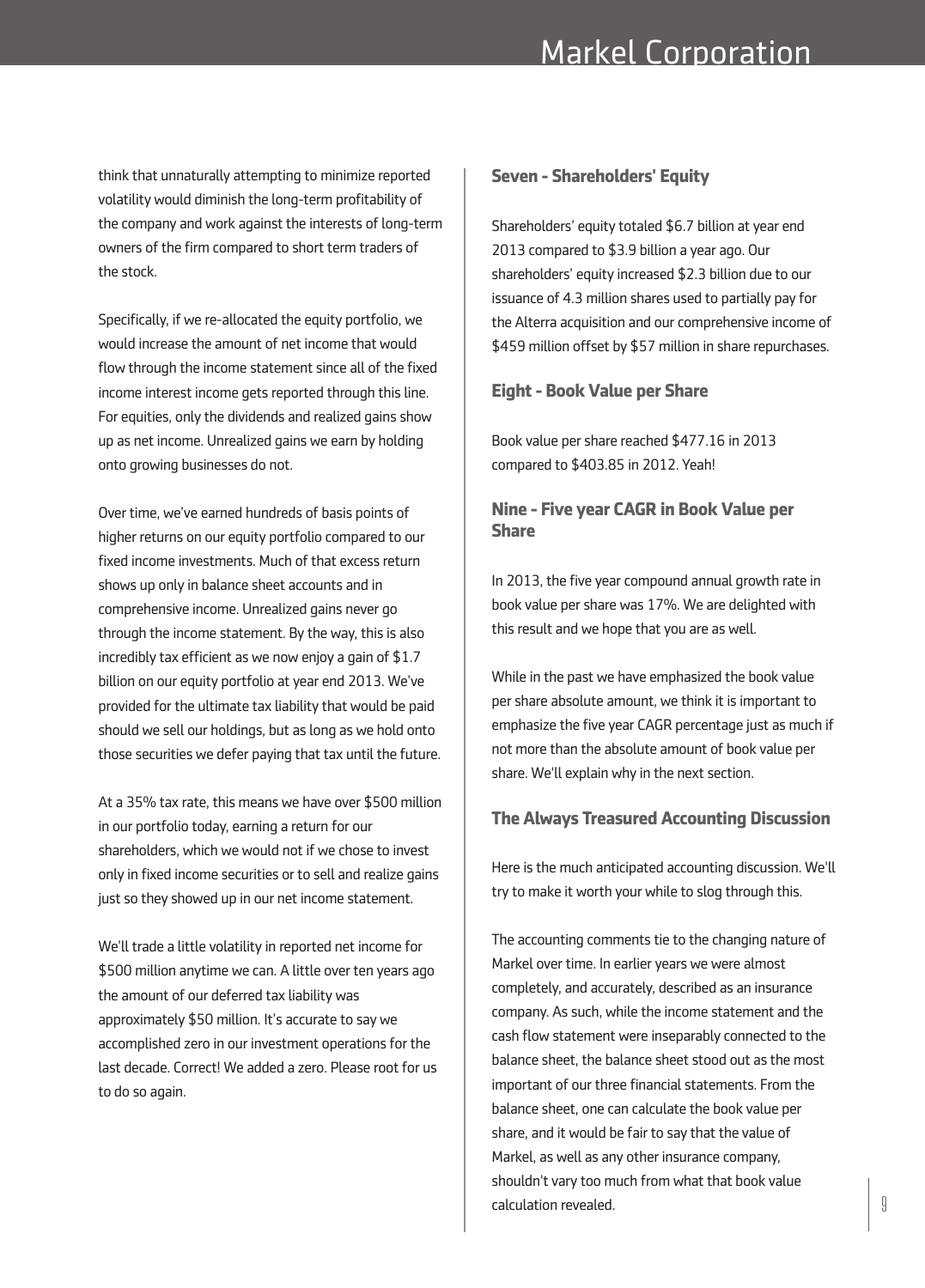The balance sheet of an insurance company should comprehensively sum up roughly what an insurance company is worth. The assets consist of relatively easy to value items such as cash, publicly traded and market priced fixed income and equity securities, collectible reinsurance amounts, and so on and so on. Similarly, the liabilities should be relatively straightforward and show the future amounts due to policyholders and creditors.

Over time, we've been accorded a premium valuation compared to our raw book value, and compared to most insurance competitors. There were many factors that created our premium valuation in the marketplace, such as a reputation for conservatism in our financial reporting practices, demonstrated customer loyalty as shown by high renewal rates, and excellent long-term financial performance.

We appreciate the vote of confidence the marketplace has provided to Markel, and we will do everything in our power to continue to deserve a premium reputation.

Today, with the ongoing growth of Markel Ventures, the income statement should begin to come more into play as an element of focus for the owners of the company. The value of the Markel Ventures companies stems almost entirely from their ability to produce cash. That ability is not measured predominantly by the balance sheet; it is measured predominantly by current and future income and cash flow statements.

The net income (and associated cash flows) from the Markel Ventures companies comes largely from income statement activities such as selling goods and services for more than the total costs involved in producing them. In some cases, such as at our Weldship and ParkLand operations, the companies are heavy users of capital and need a substantial balance sheet to produce income. By contrast, PartnerMD and RetailData stand at the other end of the spectrum and require only small balance sheets that are dominated by items like working capital for payroll, receivables, and day to day operations.

Fortunately, this spectrum of businesses with various degrees of balance sheet intensity compared to the income statement resolves itself over time with the calculation of the five year CAGR measurement that we emphasize at Markel.

Namely, whatever amount of balance sheet (and associated book value) that the Markel Ventures companies require, it should be relatively consistent over time. The main thing that will change the book value of the various Markel Ventures entities will be the earnings of those companies themselves. The CAGR of the book value of this group should thus serve as a pretty good proxy for understanding how well they are creating economic value for our shareholders.

This calculation is continually refreshed and kept relevant by the passage of time as each year brings a new vintage of returns and a new, yet consistently calculated, base of capital being used to produce those results. The accuracy of this directionally correct surrogate measure should also increase over time as the base of the Markel Ventures business gets larger and more mature.

As our final statement on accounting in this letter think about two different companies where you only knew two pieces of data; the book value per share and the five year CAGR of that book value. At the first company, the book value was \$100 per share and the five year CAGR was 8%. At the second company the book value was \$100 per share and the five year CAGR was 12%. You would probably accurately conclude that the second company was a better one than the first and worth a higher multiple of book value in the marketplace. We think that calculation cuts through a lot of accounting details and is valuable information to help you evaluate the company.

This concludes the accounting discussion.

Back to business.